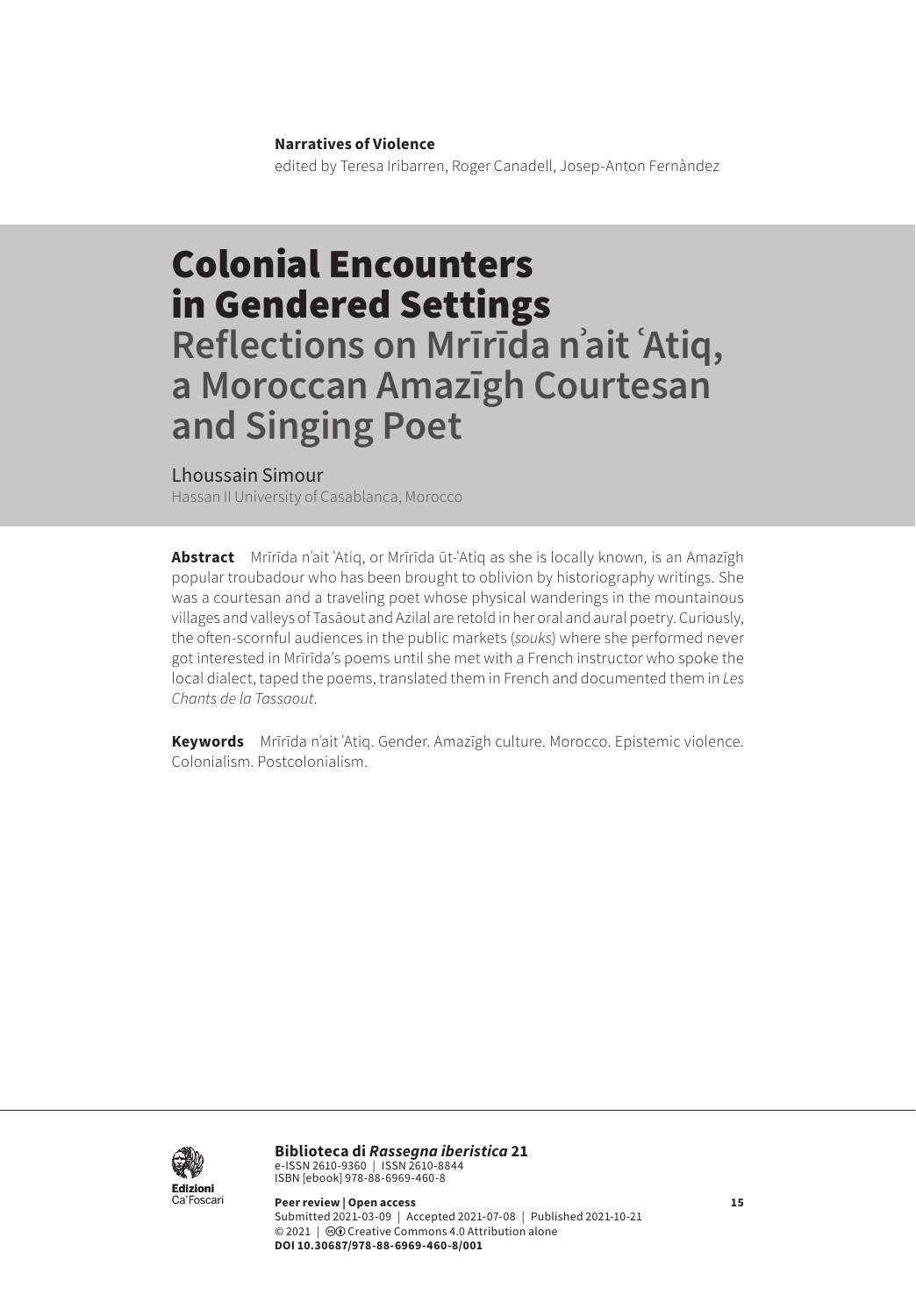What could you offer me, tell me, young naïve man? Days without meat… sugar and songs, The sweat and the filth of painful labors, The manure of stables, stinky clothes And the frightful smoke of the dark kitchen, While you are out to dance the "adersi".<sup>1</sup> And you would ask me, the thing is quite certain, To give birth to boys, boys, boys! Cannot you see that I am not made for it? (Euloge 1986, 35)

In dealing with Mrīrīda, a controversial woman of remarkable beauty, a Moroccan *Amazīgh* illiterate poetess, and one of the "victims of historical assassination", I deem it relevant to start with a personal experience that has inspiringly been very influential in the writing of this piece. A couple of years ago, on a Sunday evening of February 5th, during its *Des histoires et des homes* TV programme, the Moroccan 2M showed Kamal Hackkar's road-movie musical documentary *Tasanū, Tayrinū* (2017).<sup>2</sup> The title literally means 'my liver, my love', and it metaphorically refers to the confession of ardent emotions in the *Amazīgh* context of the Moroccan Middle Atlas Mountains. In dealing with the concept of love in the *Amazīgh* background, Hachkar has based his documentary on the narrative of the legendary poet Mrīrīda ūt-ʿAtiq. This mid-twentieth century local figure symbolized *la joie de vivre*, freedom of movement and thought; and was an emblem of female resistance to the patriarchal order who blurred the boundaries between shame and honor through her poems and through her nomadic experience.

Mrīrīda has her own story, which in varying degrees represents an early colonial and precolonial feminist awareness in Morocco, and wherein the oral tradition with its elusive memories, is overshadowed

I would like to acknowledge the efforts of Itzea Goikolea Amiano from SOAS University of London for reading and commenting on an earlier version of this paper, and for her interview with me on Mrīrīda. Many thanks are also due to the anonymous reviewers for their insightful remarks.

<sup>1</sup> This is one Mrīrīda's poems. The translations are mine unless stated elsewhere. *Adersi* is a famous dance in the Ait Bouguemaz valley, Azilal, where men and women are grouped together in a semicircular like-manner. In discussing the *adersi* dance with my mother, she told me that men get mixed with women in lines wherein each man's elbow is adjacent to the woman's and that the lineup of women should more or less be equal to the men's. *Adersi*, played with *tālūnt*, also called *taguenzāt* (*bendīr* in Moroccan *dārija*), assigned to male counterparts, often opens with sung verses that venerate God and his Prophet, then moves to various social issues about rural life and lasts overnight to reach the form of singing duels between men and women late in the evening.

<sup>2</sup> The transliterations used in this article follow the Index Translationum provided by UNESCO Arabic transliteration wherein long vowels are represented as [ā, ū, ī]. Consonants are represented as follows: [ض as ḍ], [غ as ḍ], [غ as ḍ], [غ as ḍ], [غ as q], [غ as q],  $[\zeta \text{ as }\mathfrak{h}],\, [\dot{\zeta} \text{ as }\mathfrak{kh}],\, [\dot{\xi} \text{ as }\mathfrak{gh}],\, [\xi \text{ as }'] .$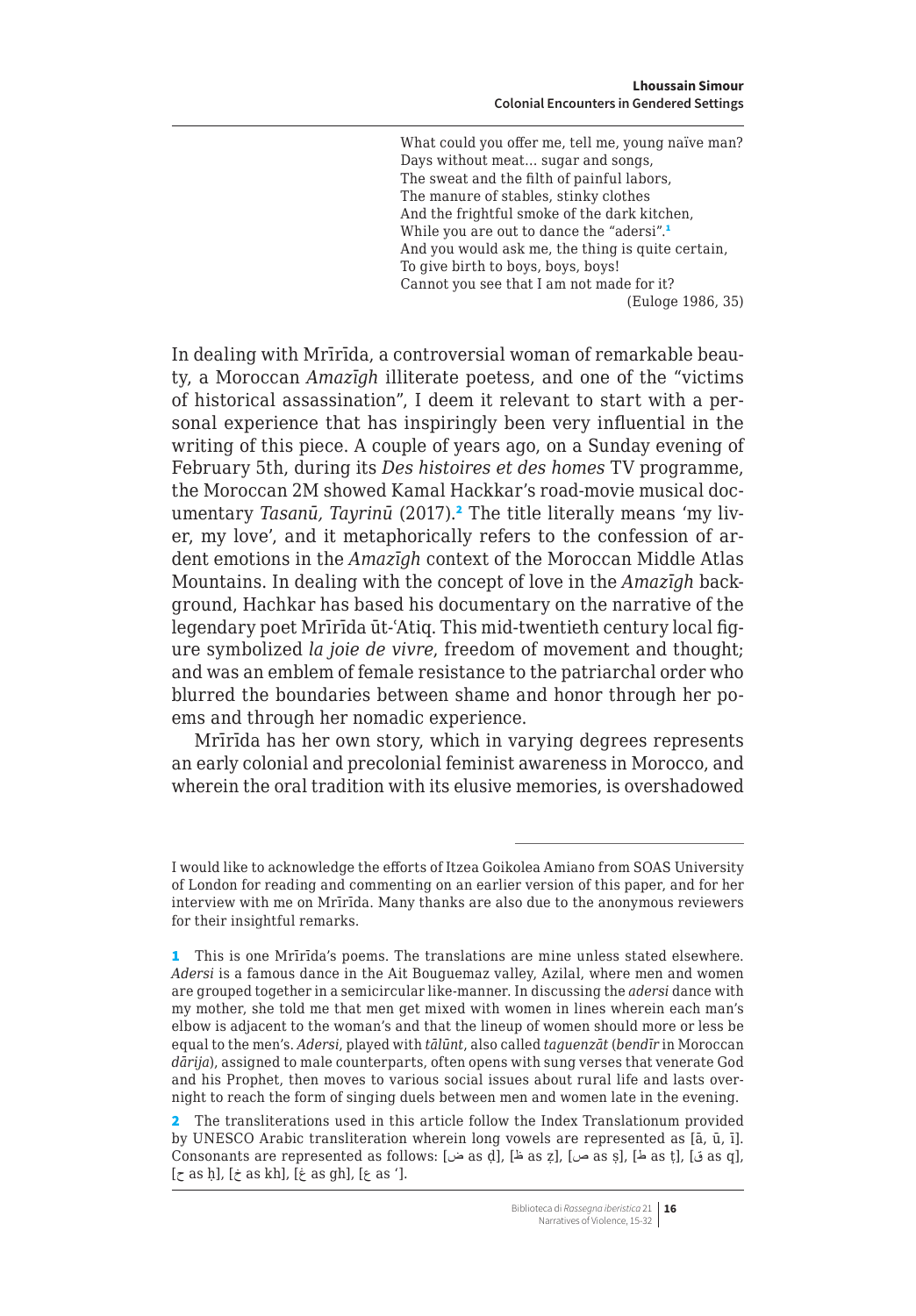by the powers of history and by the orthodoxy of the mainstream urban male-based elitist historiography. Her life experiences have been obscured by those who wrote the glorious narratives of the country, without paying much tribute to the epics that unfolded around them. Mrīrīda, who speaks of and for the other Moroccan Mrīrīdas, remains a valuable case of study. Her poetry and sung poems provide "a contested site where gender, morality, and the state intersect" (Ciucci 2012, 788; see also Ciucci 2008). Her life narrative and poetic experience are worth retrieving in the light of the intricate cultural, historical and identity discourses her individual and collective subjectivities purport to represent. What we all know about her is that she was born in Megdāz, a small ramshackle village that stretches the Tasāout valley deep in the Atlas Mountains of Azilal, earlier in the twentieth century. Unfortunately, her real name is still unknown to us; yet, the nickname given to her and by which she was famous in her tribe was Mrīrīda, as she herself states in one of her poems: "People called me Mrīrīda / Mrīrīda, the agile rennet of meadows" (Sadiqi 2003, 234).

Literature about Mrīrīda's little story is scarce, if not almost inexistent. Few webpages have mentioned her but with no insightful critical reflections on her sung poetry. Nearly all the discussions raised in internet public domains either reproduce the French translated versions of her poems or hint to the overwhelming obscurities in which she has been drawn for long. Very significant, though, is that the mysteries surrounding the narrative of this emblematic figure have been contested by few bloggers who discussed her case.<sup>3</sup> They state that she never existed as she seems to have been one of those mythic characters of the life dramas created for reasons that are still uncovered; and that if she ever existed at all, she only occurred in the French instructor's orientalist fantasies. In here, Mrīrīda is meant to fade away from collective imagination, vanish naturally and disperse into total amnesia. In the midst of the shifting discourses of intentional fallacy and forced amnesia – visible enough in relegating this figure to second-hand position – and the recuperative endeavors of memory in restoring the other's forgotten history, crops up a wonderful story of a fabulous female wandering poet. Her songs and poetry are now available to us thanks to the French instructor René Euloge. In 1927- 28, while on a visit to Azilal to experience the exotic Otherness and live up to his Orientalist expectations, he discovered quite by chance Mrīrīda and her two other roommates. Bacha from Zāwit Echeikh and

<sup>3</sup> See Lhoussain Azergui's article "Mririda N'Ait Attik, un Destin Amazigh!", published on December 14, 2013 ([http://neocultureamazighe.blog.lemonde.fr/2013/12/14/](http://neocultureamazighe.blog.lemonde.fr/2013/12/14/mririda-nait-attik-un-destin-amazigh/) [mririda-nait-attik-un-destin-amazigh/](http://neocultureamazighe.blog.lemonde.fr/2013/12/14/mririda-nait-attik-un-destin-amazigh/)). See also, abdelkarim Ochacha's article on "Colonial Literature in the Mirror", *al-ḥiwār al- mutamadin: al-adāb wa al-fan*, 2930, 28 February 2010 (<http://www.ahewar.org/debat/show.art.asp?aid=2056920>).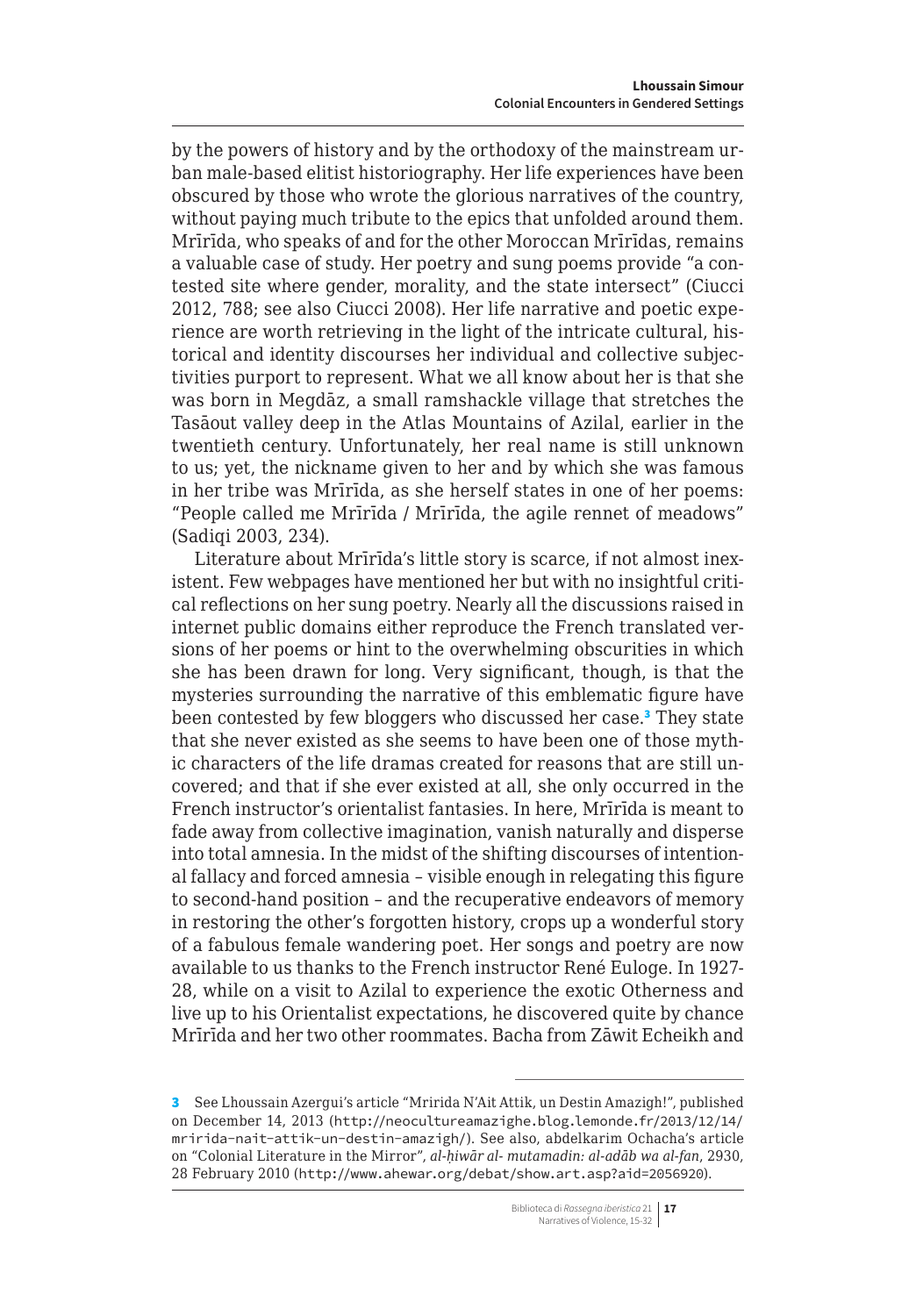Bibia from Msemghīr were also courtesans and performers who used to wander across the region's *souks* and perform their musical poetry for the *Amazīgh Souk* goers. A French soldier first urged Euloge to visit Mrīrīda and the two girls. Euloge states that

C'est pendant une halte à Azilal que je fis connaissance de la jeune poétesse. Mon regretté ami, Jo G… venu de Demnat me dit: "vous tombez bien. J'ai fait pour vous une découverte. Ce soir nous irons boire le thé chez Mririda. Ne m'en demandez pas davantage, car la rencontre vous réserve certainement une inoubliable surprise!" (Euloge 1986, 12)

It was during an errand to Azilal hat I became acquainted with the young poetess. My friend, o G… came from Demnāt and said, "It's good that you are here. I made a discovery for you. Tonight we will go to have tea at Mrīrīda's. Do not ask me further, because the meeting is certainly hiding an unforgettable surprise for you!"

Nobody cared about what these artists were singing and rehearsing. Whatever their artistic compositions meant, the French officers and the regular visitors of the *quartier réservé* would not pay the slightest consideration to the vague poems they could not understand. Such was definitely the case with the native *taqāt* goers, the merciless *Gūm* soldiers,<sup>4</sup> the merchants, the traders and the farmers, who were only taken by lustful moments of pleasure and missed the chance to look at these Mrīrīdas' poetry with approval and respect.

The first Moroccan academic source to have mentioned Mrīrīda and paid attention to her life story, albeit in passing, is Fatima Sadiqi's *Women, Gender and Language in Morocco*. She has analyzed the different expressive genres that women make use of in *tamazīght* and in Moroccan *dārija*, including some verses by Mrīrīda. She has found, and she is right, "creativity, boldness and moral strength" in the poems of the "poor illiterate Berber woman living in a remote mountainous village at a period in the history of Morocco where women were denied the least of rights" (Sadiqi 2003, 235). For her, Mrīrīda's art "is a prototype of the authentic oral female literature of Moroccan women" (235). She excelled in the art of improvising and singing *Amazīgh* poems in a context wherein artistic production was singularly dominated by men. Sadiqi's mention of Mrīrīda is an interesting historical and cultural act geared toward both voicing out the

<sup>4</sup> The Moroccan *Gūm* soldiers, les *Goumiers Marocains* in French, were indigenous soldiers in the service of the Moroccan Sultan who also served in the French army between 1908 and 1956. The *Gūms* were used during the French colonial occupation of Morocco up to the early 1930s. They then served in Italy and France during the Second World War and in Indochina from 1946 to 1954.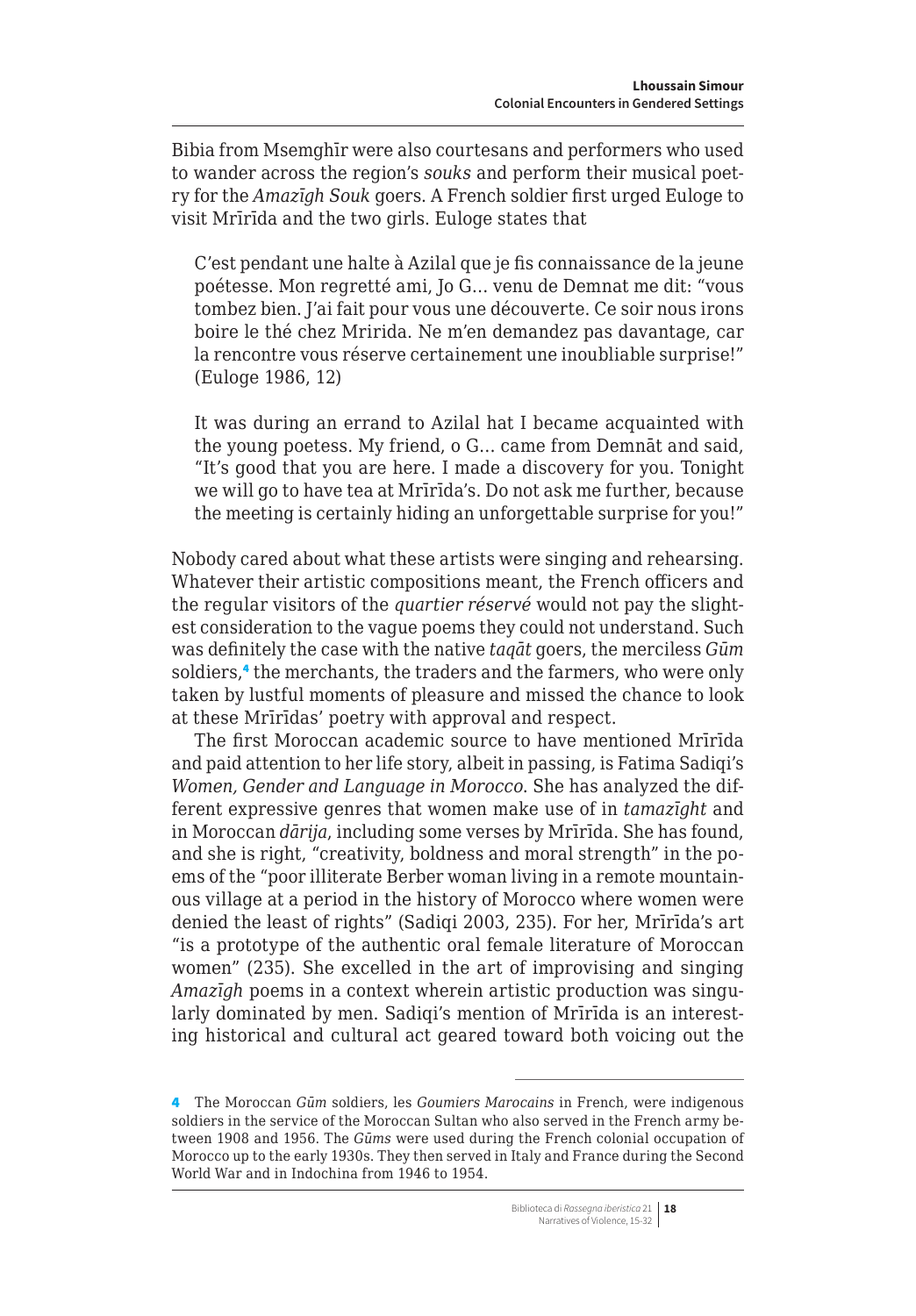*Amazīgh* women's contribution to the reshaping of literary and musical landscapes in the country, and exploring the agency of women within Morocco's cultural and linguistic "structures of power" (235) from both theoretical and ethnographic positions. Her project is a valid critical study at least in the overall argument it supports as to the starting of a recuperative terrain that touches on women as marginal voices and their contribution in the reshaping of postcolonial linguistic and cultural identities in Morocco.

Within the same vein, and in an article published in a conference proceedings edited by Sadiqi, Osire Glacier mentions in passing one of Mrīrīda's poems. Glacier's article focuses on the intersection of power and on the production of narratives about feminism in Morocco, including feminist narratives themselves. Adopting an empirical-based approach, the study sketches the history of women in Morocco in general and Moroccan feminism in particular with the attempt of retrieving forgotten figures and narratives that articulate early precolonial, colonial and postcolonial feminist consciousness in Morocco. She argues that Mrīrīda's voice contests the social conditions of the women of her times, and that the discourse on modern Moroccan feminism is the continuity of an indigenous feminist consciousness perpetuated through national and cultural traditions but overlooked by mainstream literature (Glacier 2012, 47-63).

Also, in dealing with Moroccan *Amazīgh* women, Cynthia Becker who has worked extensively on the *Amazīgh* women states that "women are the artists in Amazigh societies: they create and wear the public visual symbols of Amazigh ethnic identity such as woven textiles, tattoos, and particular styles of jewelry and dress" (Becker 2006, 4). Becker's work, devoted to the *Ait Khabbāsh* from Southeastern Morocco, remains a valuable theoretical source on the study of *Amazīgh* women's arts and culture regardless of its methodological shortcomings. It is not a book on *Amazīgh* arts in Morocco *per se*. It is intrinsically descriptive of ceremonial and communal rites of passage performed during women's gatherings. By being so, it overlooks various historical and cultural factors that have been fundamental in shaping the Moroccan *Amazīgh* identities. In addition, the analysis "ignores the role and influence of Islam and religious ideology in the shaping of the mores and traditions the author attempts to present" (Hagan 2008, 341-2). Becker's work's merit lies in offering interesting anthropological data on the construction of ethnic identity in visual arts in the Moroccan *Amazīgh* context, and in investigating the role of women in the maintenance and preservation of the *Ait Khabbāsh*'s artistic tradition. The merit of the book, concomitantly in line with the argument of this article, also lies in contextualizing and theorizing a feminist discourse that allows the previously unheard voices and stories to emerge against the constricting grid of national historiographical writings and elitist cultural documentation.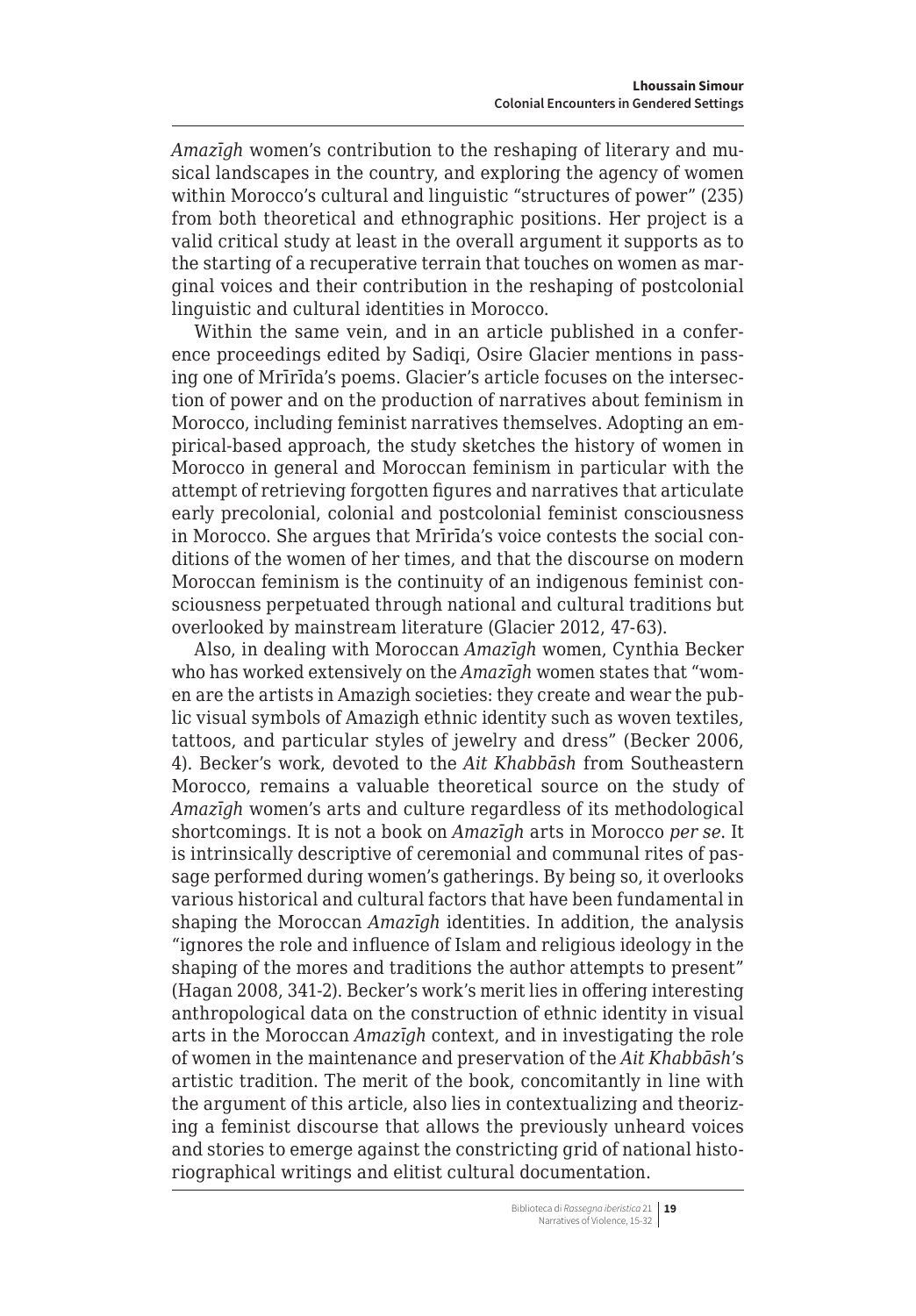In delineating counter-hegemonic and transgressive voices of the margins in Moroccan musical landscape, Deborah Kapchan has published her book *Gender on the Market: Moroccan Women and the Revoicing of Tradition* (1996). Kapchan relies on ethnographic research through an in-depth fieldwork she started in mid-1980s in Beni Mellal to read the 'body' of the *shīkhā*, the Moroccan dancing woman. Kapchan untangles the artistic and bodily prowess of the *shīkhāt* (plural of *shīkhā*) in articulating some of the more powerful metaphors of Moroccan Arabo-Amazīgh identity. For her, this female performer whose singing and dancing are central to all festivities, including marriage ceremonies and birth and circumcision celebrations, represents a model of the transgressive female dancer in Moroccan society. Her study, which comes in the form of encounter with and analysis of conversations with the dancers, illustrates various discourses on women's performances in an Islamic society. It highlights the ways in which the performers' identities are negotiated within complex discourses of sexual freedom, social marginalization and moral ideals. Focusing on the *shīkhā*'s body as a palimpsest of erotic inscriptions, Kapchan declares that the animated site of these dancers' physical activity and their sexually loaded spectacles make them "embodiments of the matluq" (Kapchan 1994, 87) with unlimited freedom that violates the borders of social restraint. The free and unrestricted *shīkhā* is accepted as "garrulous and outgoing", incarnating a sexual texture of "exhilaration and flowing movement" (94). These dancers' openness in performing sexual prowess through the manipulative forces of the body, their bodily and linguistically "loose language" on and off stage, defy religious and cultural taboos. They bear witness of the dishonorable character of the dancer/singer in the "dominant value system that degrades their material and spiritual worth" (96). One of the limitations of Kapchan's work is that it foregrounds the manipulation of the discourse on women within the Orientalist mode of representation that focuses on the definition of female voices as forms of patriarchal domination and oppression. It does not provide a genuine understanding of Moroccan/Oriental women beyond the confinements of tradition, and beyond the discursive constructions of Orientalist legacy complicated by the ethnographer's position. Still, *Gender on the Market* offers an interesting study of the Moroccan marketplace as a contradictory site of linguistic and bodily interactions where various discourses about gender, tradition and values are constructed and experienced through women's daily practices. The evocative forces of the marketplace in Mrīrīda's case are very telling. It stands as an oratorical space wherein the expressive forms and beliefs of the traditional realm are revealed and wherein this poet is in constant contestation of social categories and continuous challenge of gender boundaries.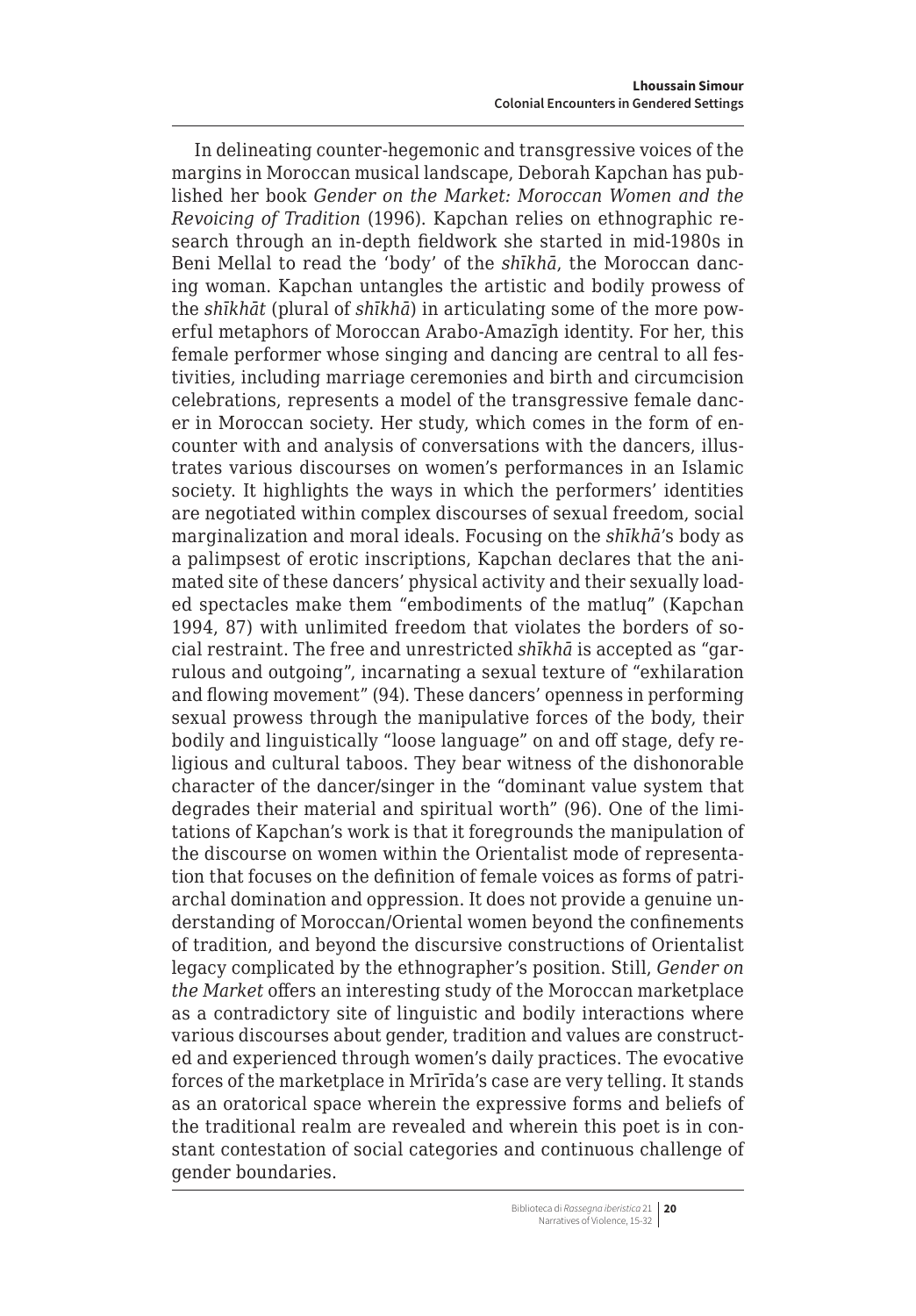This is also true for some Moroccan *Amazīgh* women who are seen as agents of oral tradition wherein various discourses about gendered spaces and traditional formulations of social authority are negotiated and reconstructed. Within this vein, the case of Mrīrīda ūt-ʿAtiq is significant. She managed to impose the authority of her physical presence and enforce her voice in both the public and private spheres through a type of oral texts she created and sung during her nomadic journeys across the various spaces she had physically and imaginatively visited. Curiously, the presence and contributions of Moroccan *Amazīgh* women in oral tradition have largely been unrecognized in historical writings, and their physical and epistemological experiences have also been scarcely tracked in the academic groves. This is a lacuna that this piece hopes to fill through the interrogation of "history from below" as Rosalind O'Hanlon has put it. The endeavor to rescue the voices and stories of these women from oblivion and restore the left-out fragments of history is of critical importance; a process that "turns an absence into a presence and peoples vacant spaces with figures" (O'Hanlon 2000, 79).

## 1 Gendering Colonialism and Colonizing Gender: Reflections on Mrīrīda nʾait ʿAtiq's Encounter with René Euloge

Despite ūt-ʿAtiq's contribution in the remapping the Moroccan *Amazīgh* cultural landscape through her poetry, she has, nonetheless, gone unnoticed, and her influences have been put into oblivion by the annals of national historiographical writings. Her achievements have been weakened and neglected because of her illiteracy and lack of intellectual pedigree, and because of her ethnic and gender affiliations as an *Amazīgh* woman. As stated earlier, Euloge had the chance to know and meet ūt-ʿAtiq on various occasions and for several months. The encounter reminds us of Flaubert and his Egyptian courtesan, kuchuck Hanem. Stimulated by a set of romantic images which had fueled up his imagination about oriental fantasies and the Other's unexplored geographies, like Flaubert himself, Euloge moved to one of the most marginalized zones of the country to experience his European "collective day-dream of the Orient" (Said 1979, 52). During the encounter with his courtesan, he states that

en l'écoutant chanter monts et vallées, avec la vie quotidienne au village, ses drames familiaux, ses joies et ses peines, je me persuadais qu'elle atteignait à ces moments-là la plus haute élévation de pensées et de sentiments et, qu'on paroxysme de ses envolées lyriques, une sorte d'ivresse la transfigurait en l'allégeant des misères terrestres. (Euloge 1986, 14)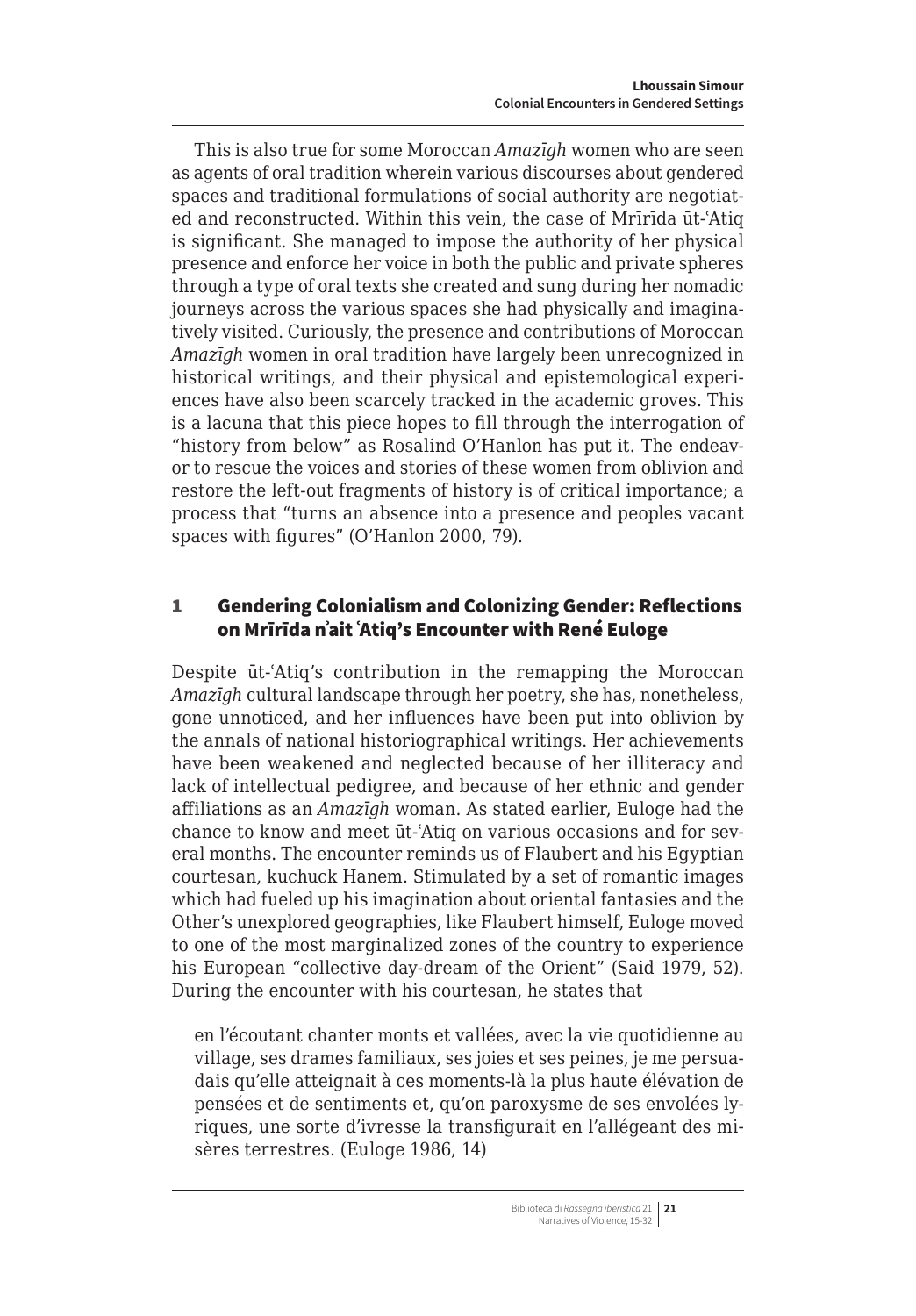In listening to her singing about the mountains and valleys, about the village's everyday life, her family's dramas, her joys and sorrows, I was almost convinced that at that unmatched moment she had reached the highest rise in thoughts and feelings and, in the outburst of her lyrics, a kind of intoxication transfigures her by alleviating her from worldly miseries.

In here, Euloge is keen in grasping the stock motifs and concerns of Mrīrīda's poetic experience at large. He admits that the creative potential of his poetess inscribes her within a highly refined poetic art and hints, albeit implicitly, to her linguistic ability in crafting and translating everyday tribal issues into sophisticated poetic diction. The powerful meanings that her poems/songs resonate with elevate her from earthly physical spaces up to a subliminal universe wherein she becomes possessed by the atemporal spell of the words she uses. Euloge's perceptive impressions attest to the artistic flair his courtesan is endowed with and refers to how she polishes up her words to give a more captivating veneer to the overall thematic concerns she explores. Mrīrīda handles the trepidations and tribulations of the village life to give way to a poetic sagacity about her own physical and epistemological nomadic experiences. Her poems, accordingly, are astute revelations about individual and collective experiences wherein the roughness of the mountains and valleys is tamed by the graceful sensitiveness of the poetess's feelings. These poetic motifs construct the textual fabric of her individual narrative as the case with the translated poem that I discovered while writing this piece, titled "The Brooch" and which talks aborted desires due to expatriation in a foreign land:

Grandmother, grandmother, Since he left I think only of him And I see him everywhere. He gave me a fine silver brooch And when I adjust my haïk on my shoulders, When I hook its flap over my breasts, When I take it off at night to sleep, It's not the brooch I see, but him! My granddaughter, throw away the brooch. You will forget him and your suffering will be over. Grandmother, it's over a month since I threw it away, But it cut deeply into my hand. I can't take my eyes off the red scar: When I wash, when I spin, when I drink – And my thoughts are still of him! My granddaughter, may Allah heal your pain! The scar is not on your hand, but in your heart. (Joris, Tenghour 2012, 514-15)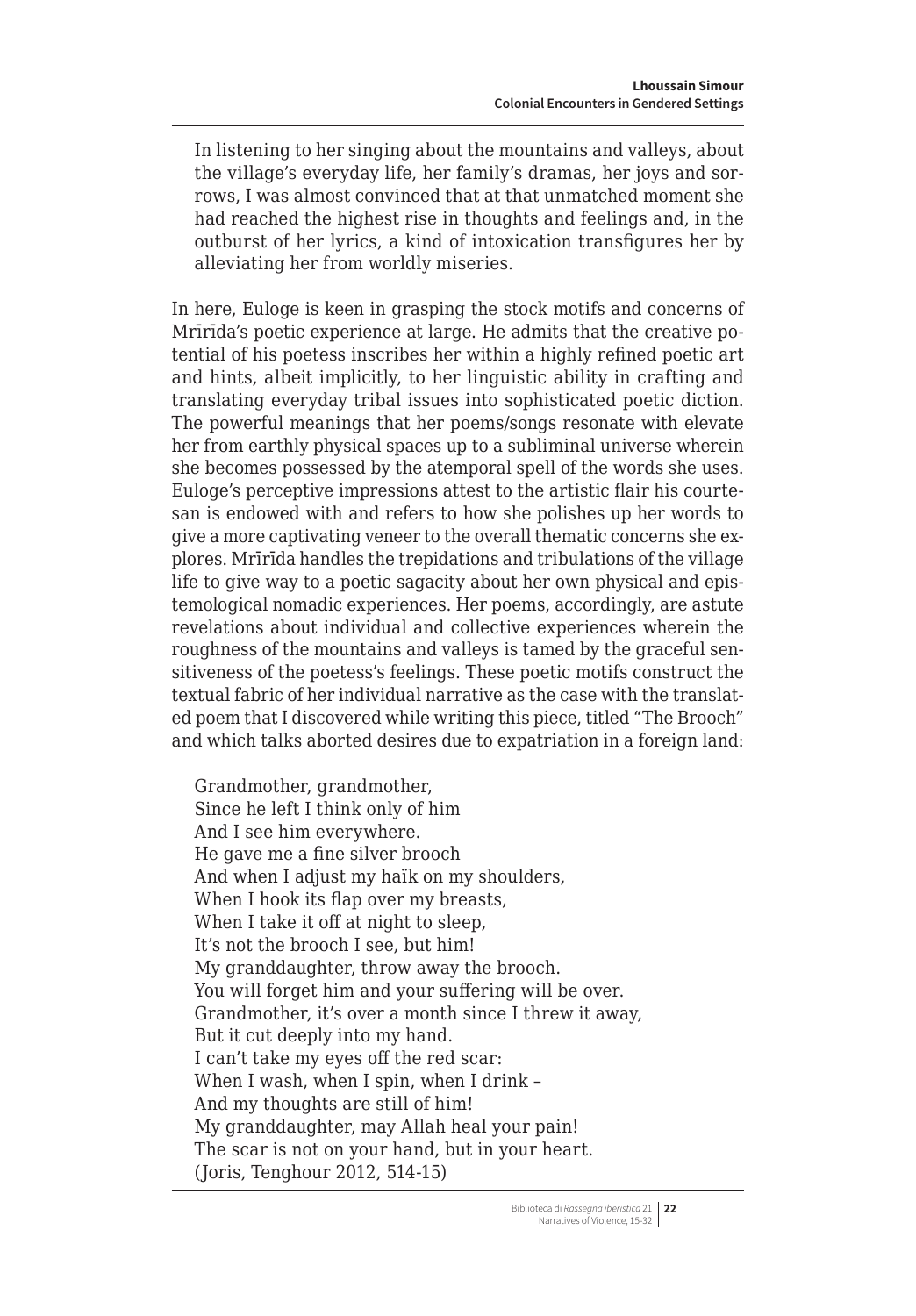Coming back to Mrīrīda-Euloge unremitting connection, Mrīrīda's interest in Euloge, if there might be any, given her ways of understanding life in a bohemian-like manner, complicates the discourse of encounter of the French male visitor with his Oriental subject. It is true that the encounter occurred under conditions of asymmetrical power relations; the French visitor is white, knowledgeable, civilized and rich enough with a civilizing mission in mind, whereas his courtesan is a supposedly submissive Oriental object available for the Western male's fantasies and sexual promiscuity. Yet what we discover is that Mrīrīda's powerful presence through her pristine poetic imagination in manipulating human experiences and turning them into refined aesthetic constructions and symbolic poetic imageries fluidly dissolves and disbands Euloge's position as an Orientalist ethnographer.

Euloge has not felt at any moment the need to describe how far she was oriental; and this is quite apparent all the way through his preface to ūt-ʿAtiq's collection of poems. Furthermore, he seems to have overlooked, and this is one of the constraints of translation, the real meanings behind Mrīrīda's poems and songs. He might not have paid attention to one of her poems where she vehemently condemns his presence, and by extension the colonizer's, and implores him to take a quick leave back home (see the extract below). In here, it is clear that Euloge's courtesan was aware of the dangers of colonial encroachment and her involvement in resisting its premises is quite evident. To my own understanding, the founding figure of this feminist anti-colonial awareness in Morocco is accredited to Malika al-Fassi's writings (1919-2007), one of the urban elites that has found its way through the annals of Moroccan official history on national struggle against colonial presence. Moroccan history is yet replete with absences of figures from the unfathomable Morocco that are condemned to remain silenced including ūt-ʿAtiq herself, whose poetry that has violently been neglected on aesthetic, ethnic and elitist grounds, articulated an early feminist consciousness about national integrity and liberation. Despite the significance of these figures' contributions to the making of Moroccan history, contemporary scholarship on this critical topic is still lagging behind, producing more absences where there should be a serious engagement with little narratives about the ironies of history. This is an issue that begs for future research investigation.

In a satirical tone where images speak about themselves in clearer terms, and with depth of meanings through impressive and allegorical overtones that are both liberating and insightful, Mrīrīda says:

For you, you, it will be better for you If you go back to your country I know that you frequently have to swap your girlfriends You accept any key Because you are like an old wooden lock. (Euloge 1986, 75)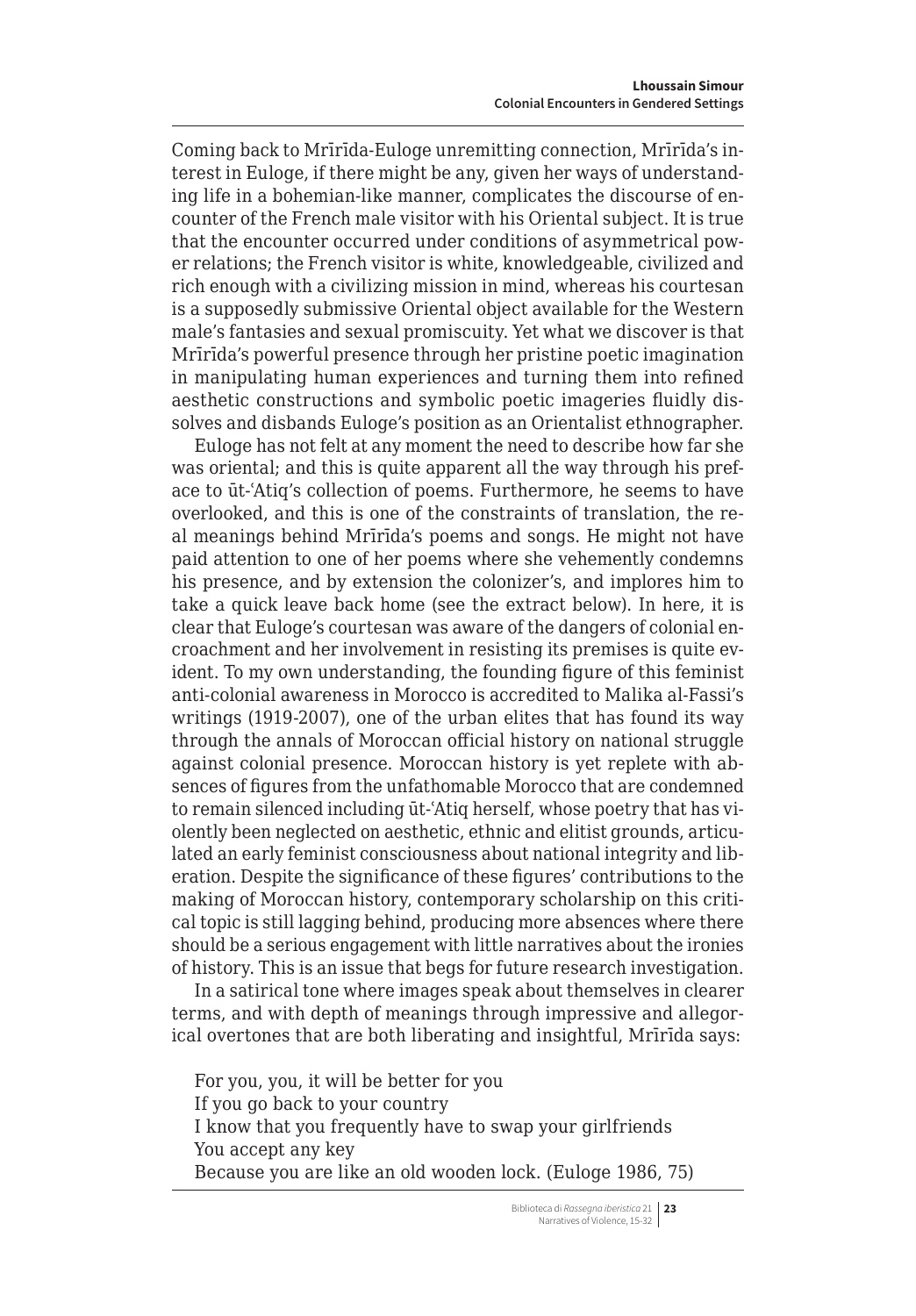Euloge is relegated to a passive, if not frail, position by the poetess's authority and her sense of freedom to reveal her rebellious voice and vibrant passion. We feel that Euloge's voice is totally confiscated and repossessed by the spontaneous fascinating poetic skills of his courtesan, and by her instinctive drive in translating her individual and communal anxieties into poetic expression through the creative linguistic structures of her native language. The importance of looking at gender when exploring issues about coloniality and colonial difference is significant as it provides the possibility of delineating alternative forms of Orientalism (Porter 1994, 150-4). The orientalist template of encounter upon which colonial difference is constructed in the case of Euloge and his Moroccan courtesan becomes vulnerable to reversal.

The encounter of Euloge with Mrīrīda entails a discussion on colonial contacts through the manipulative forces of Orientalist discourse. In his *Orientalism*, and with the Foucauldian notion of discourse in mind, Edward Said defines orientalism as a "western style for dominating, restructuring, and having authority over the orient" (1979, 3). He also tells us that "the Orient seems still to suggest not only fecundity but sexual promise (and threat), untiring sensuality, unlimited desire, deep generative energies" (118). The colonial encounter in the Maghreb was incontestably a sexual encounter as well. Colonies, viewed as contradictory terrains where "cultures, sexualities, bodies, fantasies, and politics meet and emerge more complex for having encountered one another" (Mullins 2002, x), often were seen as sanctuary sites providing sexual prospects and bodily pleasures away from the authoritarian sexual codes that regulated individual relations in the metropolitan centers.

Following Edward Said's critique of *Orientalism*, scholars from a wide range of disciplines explored the ways in which other people and places have been constructed in colonial imagination (Aijaz 1992; Alloula 1986; Kabbani 1986). The traditional image of the Middle Eastern and North African woman that has dominated Western imagination for long is that of an oppressed, sexualized, eroticized and exoticized object. She is controlled by patriarchal and religious institutions, and often made limitlessly available for the Western male's sexual gaze. Such model of the Oriental woman as a 'non-isolated instance', which discursively hammers on Mrīrīda's case and disturbs and disorients the template of Orientalist discourse, is clearly delineated in Gustave Flaubert's encounter with Kuchuk Hanem, the late nineteenth-century famous Egyptian courtesan and dancer.

The discursive prowess of both cases lies in the fact that they express the gendered shifts in Orientalist constructs. They reveal ideas about images of European stereotypical discourse about Oriental sexuality and the preconceptions associated with cultural, sexual and textual encounters between the male visitor and the oriental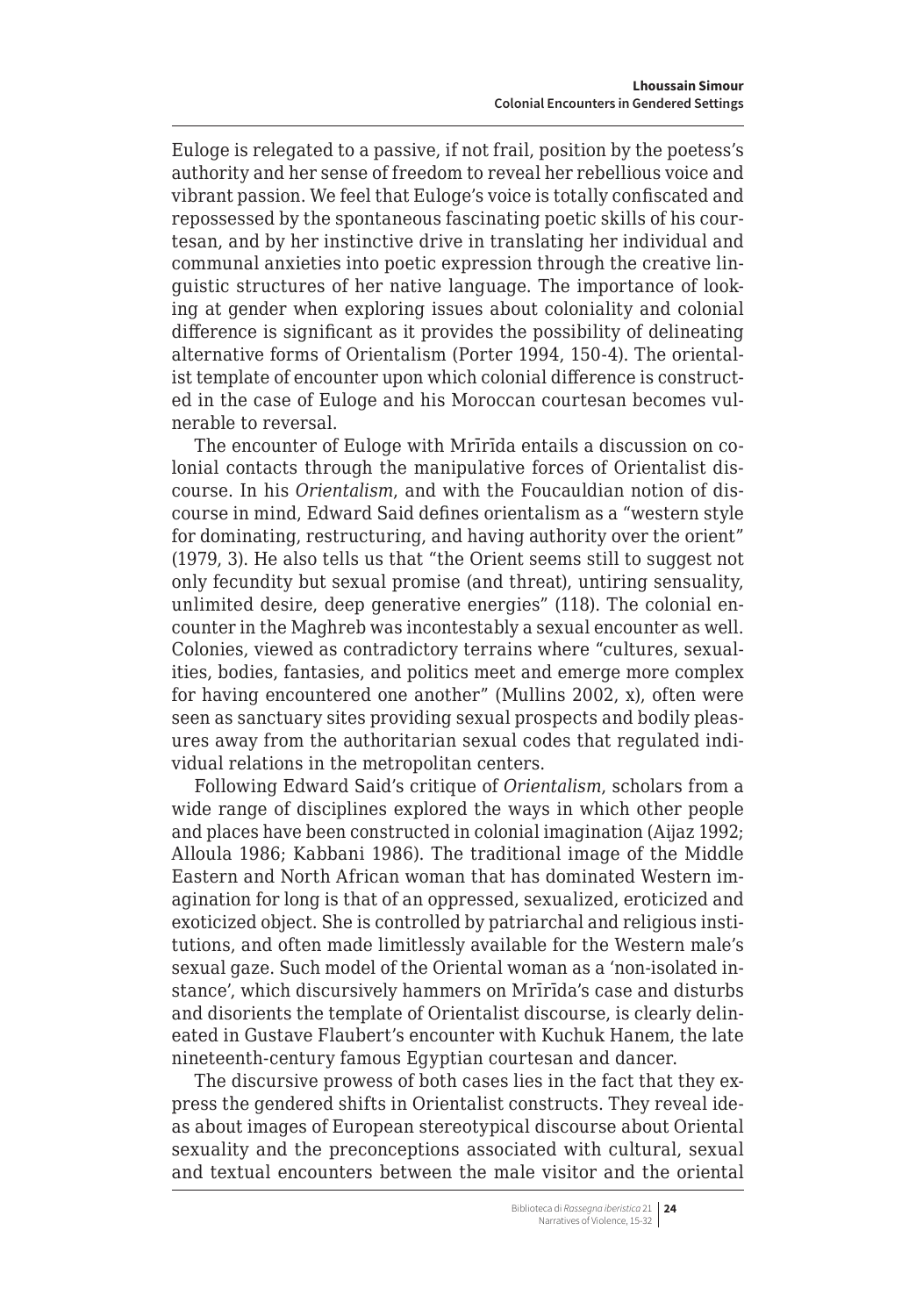

**Figure 1** Mrīrīda ūt-ʿAtiq in the 1940s, the only picture available in the public domain, retrieved from Lhoussain Azergui's article"Mririda N'Ait Attik, un Destin Amazigh" [\(http://neocultureamazighe.blog.](http://neocultureamazighe.blog.lemonde.fr/2013/12/14/mririda-nait-attik-un-destin-amazigh/) [lemonde.fr/2013/12/14/mririda-nait-attik-un-destin-amazigh/\)](http://neocultureamazighe.blog.lemonde.fr/2013/12/14/mririda-nait-attik-un-destin-amazigh/), published on December 14, 2013

woman. Yet, above all, the discursive power of such representation is in the systematic association between the Oriental woman and the concept of colony, as a vulnerable land awaiting the Westerner's conquest. René Euloge and Gustave Flaubert, who were both French males speaking from a position of authority, received the Orient as a haven of exoticism wherein their heterosexual desires could be inscribed. They aimed to possess their subjects physically, control and dominate them in a situation that "stands for the pattern of relative strength between East and West, and the discourse about the Orient that it enabled" (Said 1979, 6).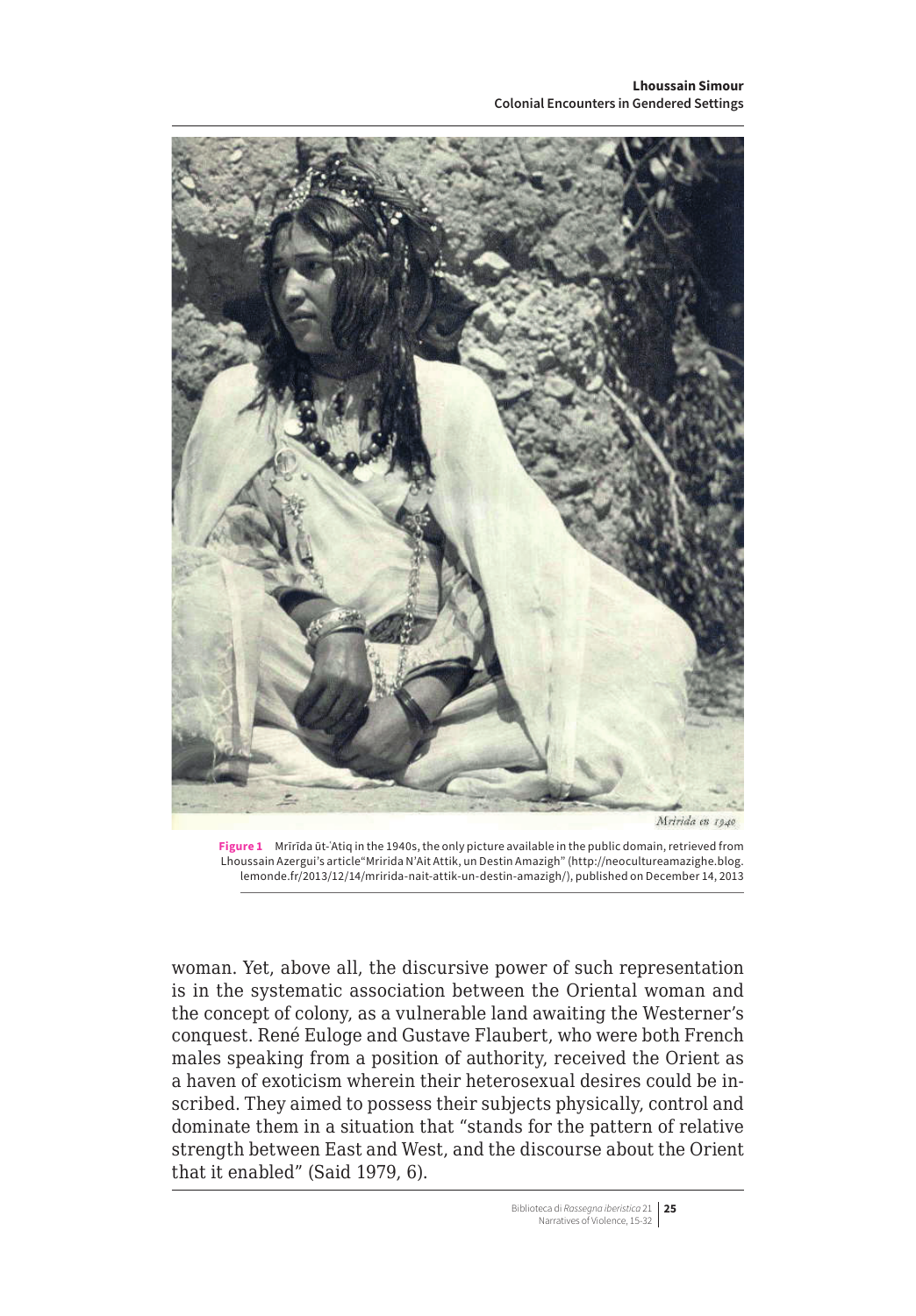According to Edward Said, Flaubert's Hanem underscored a view of the Orient as a site of feminine decadence and a "seemingly unbounded sexuality" (178). She is totally possessed and controlled by the undissipated French male visitor. She "never spoke of herself, she never represented her emotions, presence, or history. He spoke for and represented her" (6). In interrogating the grand narratives of colonialism, Said's *Orientalism* fails to produce an alternative formation of the Other. His theorization of the "operations of power in colonial relations leads him, in the first instance, to take insufficient account of resistance or contradiction within imperial culture itself" (Moore-Gilbert 1997, 50), and he is caught in an endless process of reinscribing the "very forms of cultural essentialism for which [he] condemns Orientalist discourse" (50). Other critics note that he places too much emphasis on the passivity of the native while not discussing, or even allowing for, the diverse ways in which indigenous people of the East have used, manipulated and constructed their own positive responses to colonialism using Orientalist conceptions (Beinorius 2003, 149-65). Said, accordingly, focuses on the epistemic transgressions of Empire rather than on the resistance of the oppressed. His model has not only been criticized for theoretical and methodological shortcomings, but also for an incisive obliteration of "the voice of the very agents he is so keen on liberating" (Bekkaoui 1998, 32).

However, this intricate case in Mrīrīda-Euloge encounters reveals various discursive manifestations that foreground the Oriental woman as a defiant subject with unbounded freedom of movement and speech. Her poems which swing back and forth in emotions of sadness and joy, indifference and compassion, incarnate an individual self in quest for self-expression, identity assertiveness, and broader horizons of nomadic creativity and physical wandering. Thus, in so doing, Mrīrīda seems to be contesting "the mainstream historical theories that regard women as passive absorbers of orders" (Sadiqi 2003, 239).<sup>5</sup> Her life experience provides a genuine case about the understanding of Oriental women beyond the confinements of tradition, and beyond the discursive constructions of Orientalist legacy whereby Moroccan women's experiences seem to be narrated within a homogeneous discourse of various social and sexual constructs that are endorsed and complicated by the mainstream narratives of colonial history.

Biblioteca di *Rassegna iberistica* 21 **26** Narratives of Violence, 15-32

<sup>5</sup> Sadiqi refers to a seventeenth-century poem titled *rebbi Tlebt lik!* (I ask you God) by an unknown female poet in her discussion of the dynamics of gender and language in Moroccan oral poetry. According to her, the poem explores the desire that women would not dare to express publically: "ruling over men and being free to entertain lovers. The imploration of God, as the supreme power, expresses the poet's despair in getting power and freedom from men" (Sadiqi 2003, 239).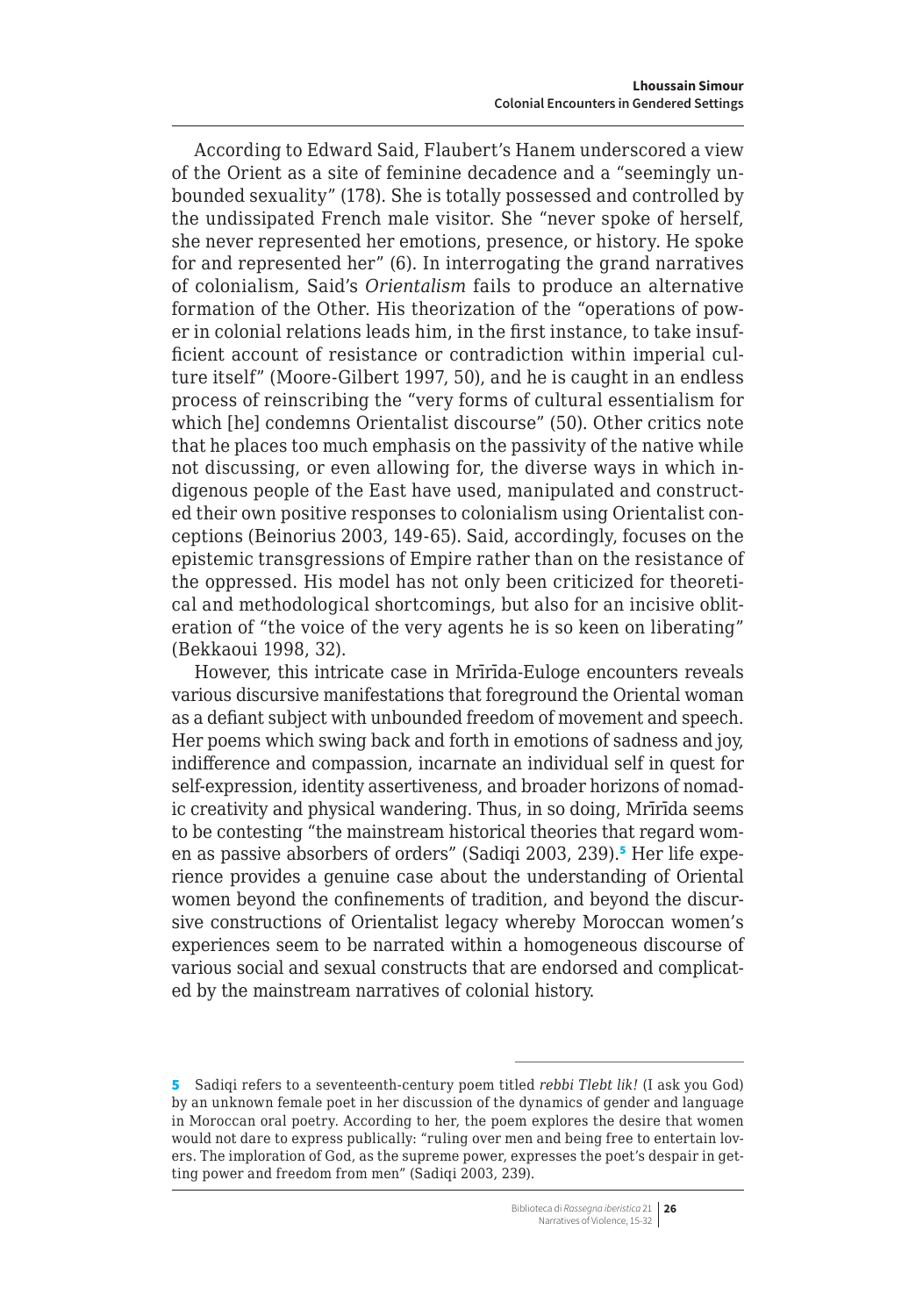If Flaubert's Hanem was "no more than a [sex] machine", and to a certain extent "less a woman than a display of impressive but verbally inexpressive femininity" (Said 1979, 187) – a fact that denies her action and voice –, Euloge's Mrīrīda articulates a counter-discourse of subversion that challenges the cultural and ideological hegemony of the Western male's gaze and its discourse on identity and difference. She resists the constricting grid of representation by being the 'master' of her own narrative as an Oriental woman endowed with substantial feminine potential wherein her agency is affirmed and her pristine poetry remains an intrigue to the French visitor. She is made visible through her poems and not through Euloge's representational categorizations of how she was oriental. She has managed to speak about herself and express her identity and belongingness through her intuitive power of creativity and expressive forces of poetic reflection. If in Orientalist writings Oriental women are more often than not "the creatures of a male power-fantasy" as they are "more or less stupid, and above all they are willing" (207), Mrīrīda's encounter with Euloge reverses this template and inscribes her within a much more dynamic discourse of resistance wherein the French instructor has been primarily concerned with her unimaginable ability in weaving her poems without being fully interested in describing her as an oriental type to Western readers.

In other words, Mrīrīda's power detectable enough through the choice of words and poignant thematic concerns for her poems disengages the instructor's male's gaze and underscores the reversal of the Orientalist stereotypes about Oriental women. The deeply-rooted stereotype of Muslim women confined by the patriarchal orders of oppression, wherein their voice is ultimately denied while waiting for the Western male to bring salvation, is totally undermined. Sexual liaison through physical pleasure and the unlimited sensuality in Kuchuk Hanem's case with Flaubert contrasts in meaningful terms the intrigues of poetry crafting and poetic crudeness of Mrīrīda in Euloge's case of encounter with the Atlas courtesan. This situation turns back the old specter of Orientalist ideology on itself and offers an interesting perspective as to how gendered encounters in the historical context of French colonialism on Morocco have been considered and rethought.

Just like Kuchuk Hanem in the case of Flaubert, Mrīrīda, who was unable to adjust herself to the *taqāt*'s mysteries wherein she coupled physical satisfaction with dignity and poetic sensibility, had to disappear in order to be resurrected more completely. After the Second World War, re-driven by an immortal Orientalist desire in the revival of his exotic experience after a momentary break, Euloge came back to look for the courtesan he would never be able to see again. As he himself tells us,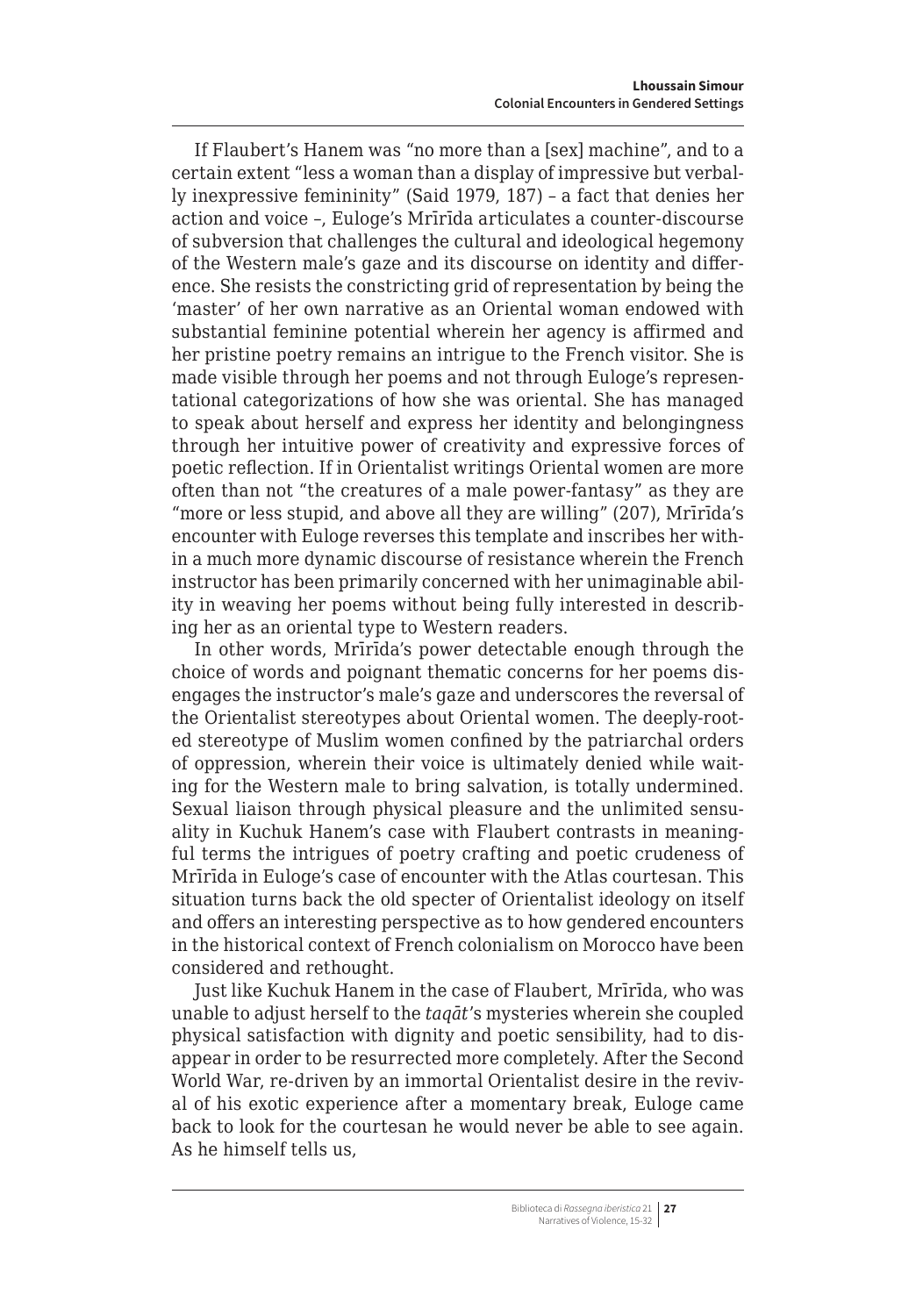En 1954, le hazard, dernier et premier des dieux, me permet de rencontrer prés d'*Ait Ouariat* chez les *Ait Bou Ou Guemmêz*, une montagnarde que les années avaient sévèrement marquée, mais robuste et souriante… Une quinzaine d'année auparavant, au marché d'Azilal, elle avait été l'une des collègues de Mririda, la "tanedamt", la poetesse "qui choisissait ses amants"… la courtisane retirée des affaires m'apprit que Mririda avait quitté le souk hospitalier pour vivre dans une intimité sans partage avec G.., adjudant des Goumiers. Plus tard elle aurait eu maille à partir avec un Caid de la région et le sergent S. l'emmena alors au poste de *Taguelft* et en fit sa compagne pour quelque temps (Euloge 1986, 15)

In 1954, the first and last chance from the Gods allowed me to meet closer to the Ait Ouariat at the Ait Bou Ou Guemmêz, a healthy and smiling mountainous woman, although she had severely aged. About fifteen years before, in the Azilal market, she had been one of Mririda's colleagues, the "tanedamt", the poetess "who chose her lovers"… this courtesan who backed out of the business told me that Mririda had left the generous souk to live in unshared intimacy with G., an assistant of the Goumiers. Later she refused to yield to a Caid from the region, and Sergeant S. took her to the Taguelft post and dated her for some time.

As this extract delineates, in his relentless quest for his lost courtesan, and upon an unforeseen encounter he struck with an old woman from the *Ait Ouariāt* in the *Ait Bouguemāz* tribes in 1954, Euloge tells us that this "retired courtesan" knew Mrīrīda as they both shared the mysteries of *taqāt* and those of its goers. She was a colleague to *tandāmt*, the poetess, "who was keen in choosing her lovers". She told him that she left Azilal to live in "unshared intimacy" with a local chief army officer. Later, as she refused to yield to the lustful desires of an authority officer, a sergeant major had to take her to an army garrison in *Taguelft*, a village in the upper parts of the nearby mountains, and dated her for some time before she completely vanished.

Mrīrīda's poems that are available to us are René Euloge's French translated versions. Many of her verses and sung poetry in their original *Amazīgh* language are now lost to us. If there remains any, they are only fragmented pieces from various poems, or at worst full poems with incomplete structure. This is due to the forces of age over the people who lived with this distinguished artist and learnt her songs/ poems, and to the workings of time over the nature of the transmission of an oral genre that is vulnerable to the dangers of extinction.

The translations offered by Euloge's *Les Chants de la Tassaout* to more than a hundred poems cannot capture by any means the intricate images and metaphors the poems purport to convey in their orig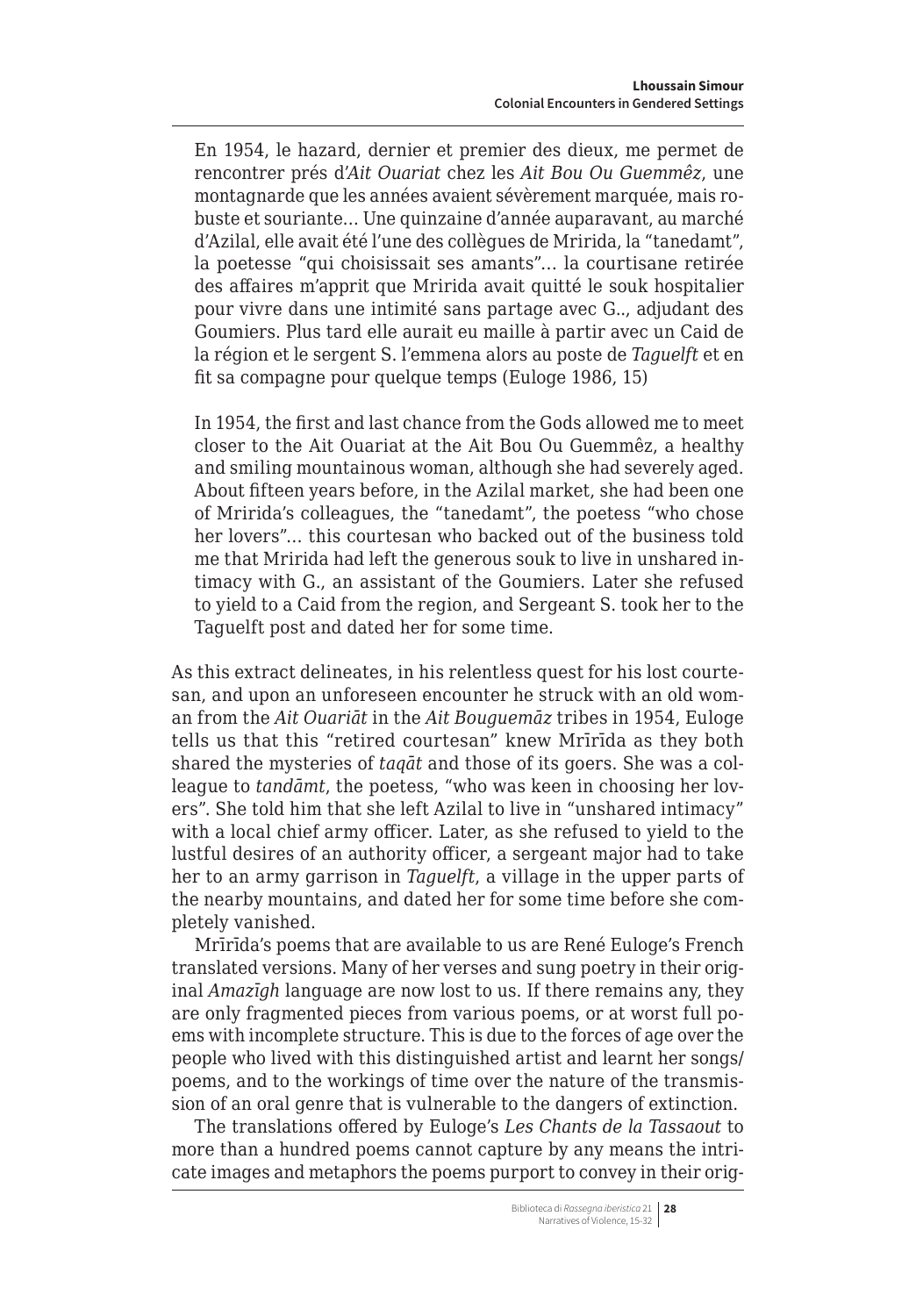inal language. Euloge himself tells us in the preface to his book that "the most faithful translation fails to fully restore the flavor of such poetry". He is definitely right. Furthermore, it is certain that the retranslation of Mrīrīda into English would distort, disorient and deform her work further, and do harm to the poetess's intended meanings; another injustice that runs through the discursive implications of cultural transfer and the relocation of languages transmitted through orality in the case of Moroccan women's little known narratives.

In spite of all the constraining complications that generally surround literary translations, and particularly the translation of vernacular language, *Amazīgh* poetry as a case in point, Euloge's translated collection of poems has at least saved Mrīrīda from oblivion and has perceptibly, albeit to some extent, succeeded in bringing out the concealed meanings in the aesthetic fabric of her texts. Mrīrīda has addressed various themes in her songs, mainly the body and its shifting discourses as a woman's concern in a tribal context, the representation of the woman and the images such (mis)representation perpetuates in a male-oriented society, and the human relations that emanate from gendered spaces in the *Amazīgh* context. Through various poems, we witness the poetic interplay of the body with the colonial experience and the counteracting resistance that emerges in the precincts of Mrīrīda's text. Through one of the translations of her poems titled "The Bad Lover" she states,

Leave me, soldier without sense or manner! I can see that you are full of contempt, Your hand raised, insults on your lips, Now that you have had what you want from me. And you leave, calling me a dog! Sated with my pleasures, You'd have me blush for my trade, But you, were you ashamed When you pushed gently at my door, Up like a bull? […] Guest of mine for the moment, my slave, Don't you feel my disgust and hate? One of these days The memory of tonight will bring you back to me Conquered and submissive again. You'll leave your pride at the door And I'll laugh at your glances and your wishes. (Joris, Tenghour 2012, 513)

Mrīrīda composes as she sings and sings as she composes; stringing her words and tying up her poetry pieces together with powerful expressions and images borrowed from everyday experiences, as if she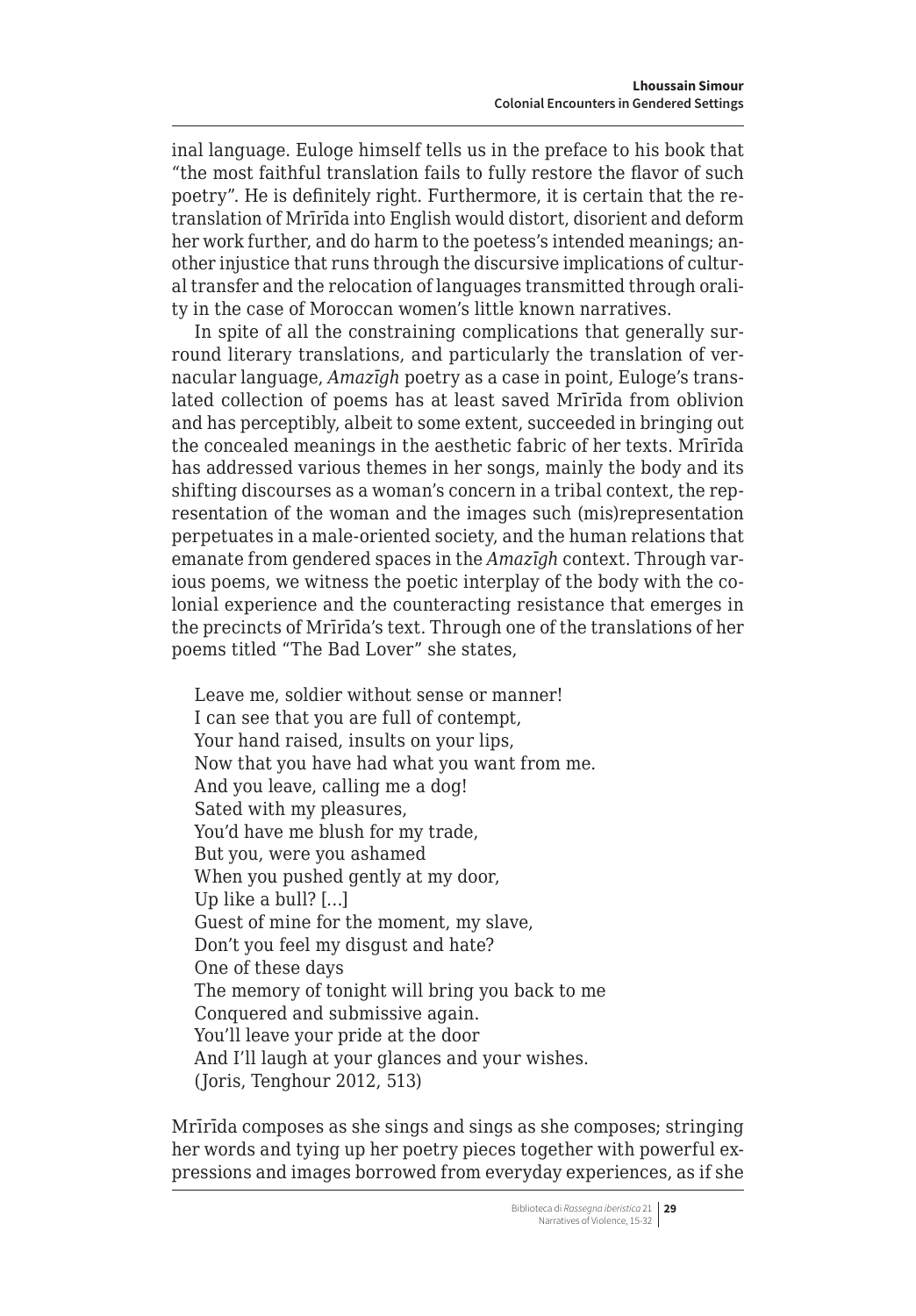were stringing the Amazīgh lūbān laces<sup>6</sup> (amber stones) to put around her neck and ornate her body. Her nimbleness and skillful imagination in assembling words and composing/singing through metaphors, simile and satire have conspicuously singularized this poet's artistic creativity; thus, acquiring the seal of a *tanẓāmt* (professional poetess). In her poems, she deals with the exasperating pains of love, unhappiness and departures that yield melancholic poetic aura; real and imagined situations contemplative of issues about her individual and collective experiences such as separation and loneliness, unreciprocated love, gossiping, betrayal, death, etc. Part of her poetry, related to or induced by ardent sexual desires, involves well-knitted motifs and images that are stringed in a romantic fashion as is the case her "What do you want?":

What do you want, girl of the village below? To marry me, is that what you are thinking? It is said that you are hardly unfriendly, and I too dream of holding you. Here is my only piece of silver. The peddler will sell you perfumed soap, a comb, a mirror – what do I know? But by my neck, I'll bring you a red scarf from Demnat if you want. What do I need, son of the high pasture, with a piece of silver or silk scarf? Then tell me what you want – to marry me? What do you think, pretty girl of the village below? You make me laugh, son of the high pasture. I don't care about money or a scarf, and even less about marriage. I expect from you what you expect from me. And satisfied, we will leave each other. What I want, strong son of the high pasture, what I want is the shelter of this bush, where you will lie on my breasts – which I hold out to you – and in a moment happiness sweeter than milk, while my eyes lose themselves in the sky. (514)

6 See Mrīrīda's picture; she is wearing one around her neck.